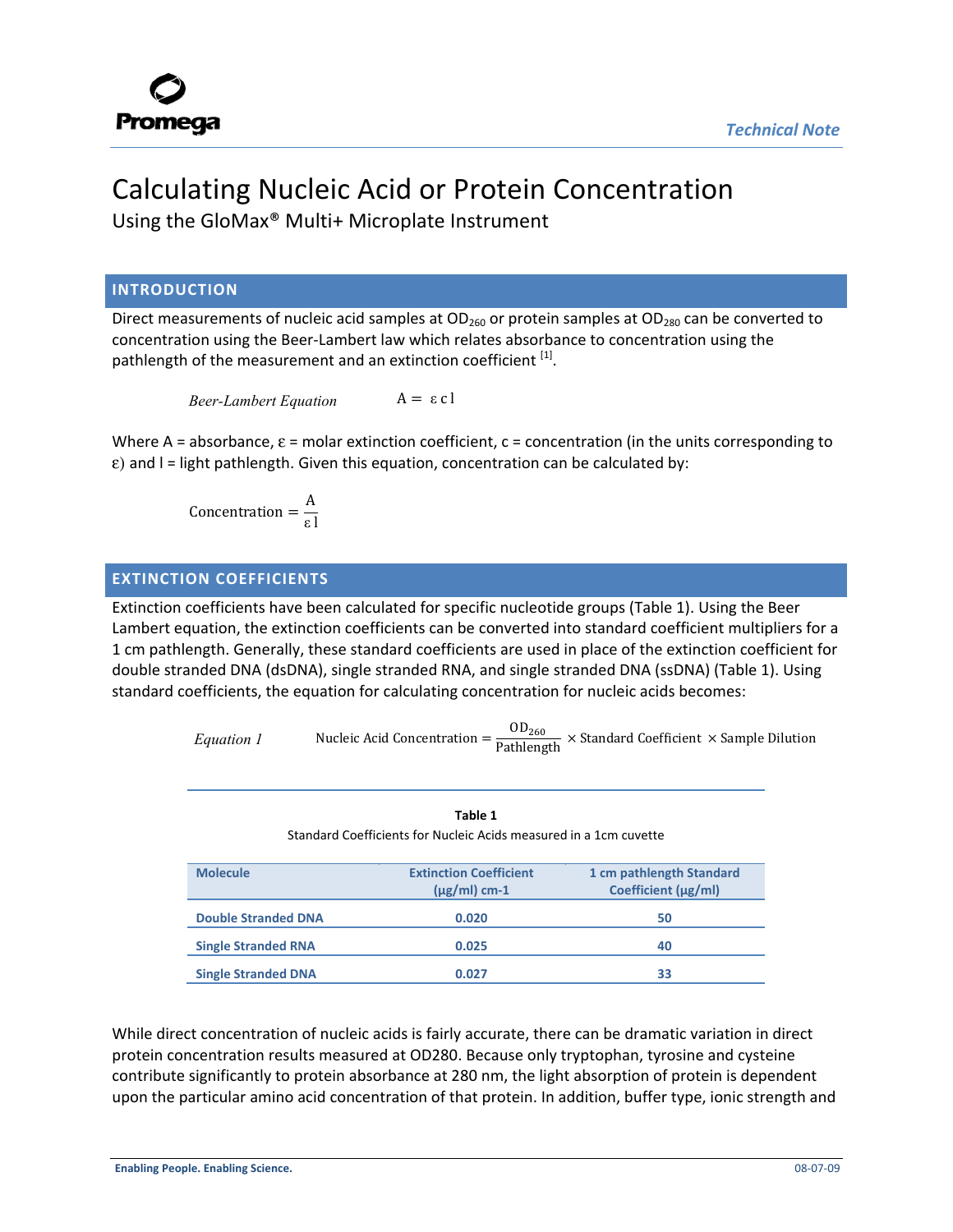

pH affect absorptive values and even pure protein solutions may have different conformations and modifications. For OD280 based protein concentration calculations, the best approach is to empirically derive the extinction coefficient for the protein of interest. However, this may not be practical or necessary for most routine lab functions. A very rough protein concentration can be obtained by making the assumption that the protein sample has an extinction coefficient of 1, so  $1$  OD =  $1$  mg/ml protein. For better accuracy, some standard protein extinction coefficients have been published. See Table 2 for a few selected extinction coefficients or the Practical Handbook of Biochemistry and Molecular Biology for a more extensive table  $^{[2]}$ . Finally, if the protein sequence of the protein to be measured is known, the theoretical extinction coefficient can be calculated using the equation  $\epsilon$  = 5690(#Tryptophans) + 1280(#Tyrosines) + 60(#Cysteines)<sup>[3]</sup> or online tools such as ExPASy Protparam. Given a known or calculated extinction coefficient, protein concentration can be calculated using the Beer-Lambert equation.

| Equation 2 | $OD_{280}$<br>$\times$ Sample Dilution<br>Protein Concentration $=$<br>Extinction coefficient $\times$ Pathlength |                                                |  |
|------------|-------------------------------------------------------------------------------------------------------------------|------------------------------------------------|--|
|            | Calculated Extinction Coefficients for proteins measured in a 1cm cuvette                                         |                                                |  |
|            | <b>Molecule</b>                                                                                                   | Calculated Extinction Coefficient (mg/ml) cm-1 |  |
|            | <b>BSA</b>                                                                                                        | .66                                            |  |
|            | IgG                                                                                                               | 1.35                                           |  |
|            | <b>IgM</b>                                                                                                        | 1.2                                            |  |

# **PATHLENGTH**

For single tube instruments, using a standard 10 x 10 cuvette, the light pathlength is fixed at 1 cm by the distance between the walls of the cuvette (Figure 1A). Absorbance measurements at 1 cm pathlength have been correlated with specific nucleic acid concentrations; for example an OD of 1.0 at 260 nm correlates to 50 μg/ml of dsDNA (Table 1). When using a 1 cm cuvette, the pathlength is 1 and equation 1 can be simplified to OD x Extinction Coefficient x sample dilution. For example, if an undiluted dsDNA sample measured in a 1 cm cuvette gives an OD 260 value of 0.9 OD, the dsDNA concentration would be calculated as:  $0.9$  OD  $\times$  50 = 45 µg/ml DNA

However, when using a microplate instrument, measurements are taken vertically so the distance light travels through a sample varies depending on the volume of liquid in the plate (Figure 1 B and C). Therefore, to calculate a nucleic acid concentration using equation 1, a pathlength correction value must be used to account for the different light pathlength corresponding to the sample volume. For example, if the same dsDNA sample was evaluated in a 96 well plate with a 200 μl sample volume, the OD value might be 0.50. Assuming a pathlength of 0.56 cm, the dsDNA concentration would be calculated as:  $((0.50 \text{ OD})/0.56) \times 50 = 45 \text{ µg/ml DNA}$ 

By including sample pathlength information in the concentration calculation, both single tube measurements and microplate measurements provide comparable results. Pathlength can be calculated two ways: experimentally or mathematically.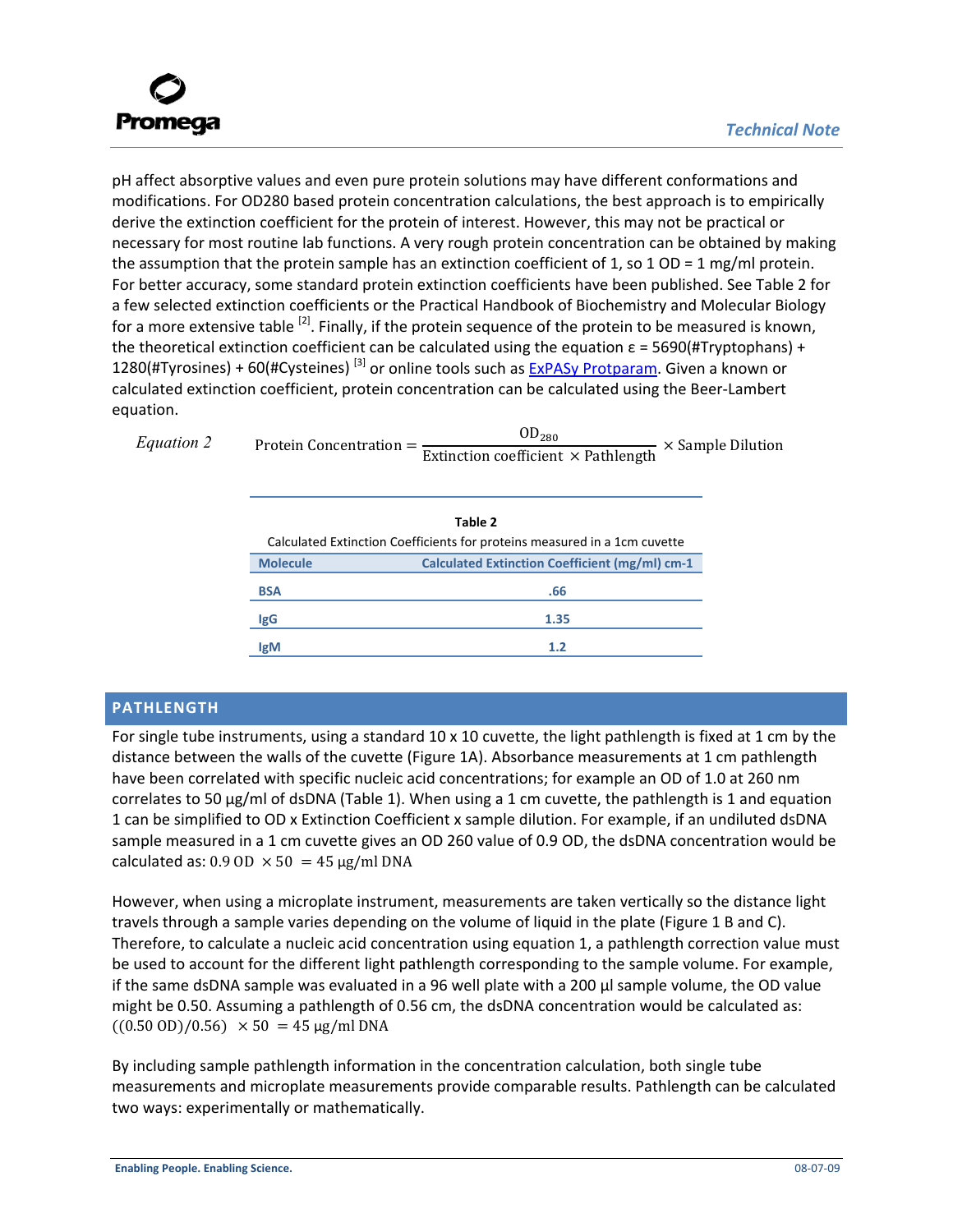



Figure 1: The light pathlength remains constant in the cuvette regardless of volume of liquid used but the pathlength varies in a microplate depending on how much volume is in a well. Light pathlength for A) standard 10x 10 cuvette B) 96 well microplate with 200 μl volume C) 96 well microplate with 100 μl volume.

#### Experimentally derived Pathlength

Experimentally derived pathlength's are determined by using the absorbance properties of water at 900 nm and 977 nm wavelengths. While water does not typically absorb light, it does have a small absorbance peak at 977 nm. In a 1 cm cuvette, The OD of water a 977nm – 900 nm (900 nm is used as a blank) is approximately 0.18 OD at room temperature. Comparing this standard measurement with the OD values of water at 900 nm and 977 nm in a microplate allows calculation of the microplate sample pathlength using the following equation.

*Equation 3* 
$$
\frac{OD977_{\text{water}} - OD900_{\text{water}}}{0.18 \text{ OD}_{1 \text{ cm cuvette water}}} = \text{Sample Pathlength (cm)}
$$

Using filters for 900 nm<sup>[\*]</sup> and 980 nm and the sample pathlength equation, Modulus™ II Microplate pathlength values for 100 and 200 μl microplate volumes in a Corning 96 well UV compatible plate (# 3635) have been experimentally derived (Table 3).

| Table 3                                                                                               |
|-------------------------------------------------------------------------------------------------------|
| Pathlength correction values calculated using 980 nm and 900 nm water measurements in Corning 96 well |
| UV compatible plates (#3635)                                                                          |

| Sample volume | Pathlength (cm) |
|---------------|-----------------|
| $100 \mu$     | 0.29            |
| $200$ µl      | 0.56            |

# Mathematically derived Pathlength

Mathematically, pathlength values can be calculated using the sample volume and the diameter or height and width of the sample plate wells. Microplates have either circular (96 well plates) or square (384 well plates) wells. Using the formula's in Figure 1, the height (pathlength) of the sample volume can be calculated. Because microplate wells have a slight taper, the mean diameter or width of a well can only be estimated. Further, this method does not account for the meniscus of the liquid.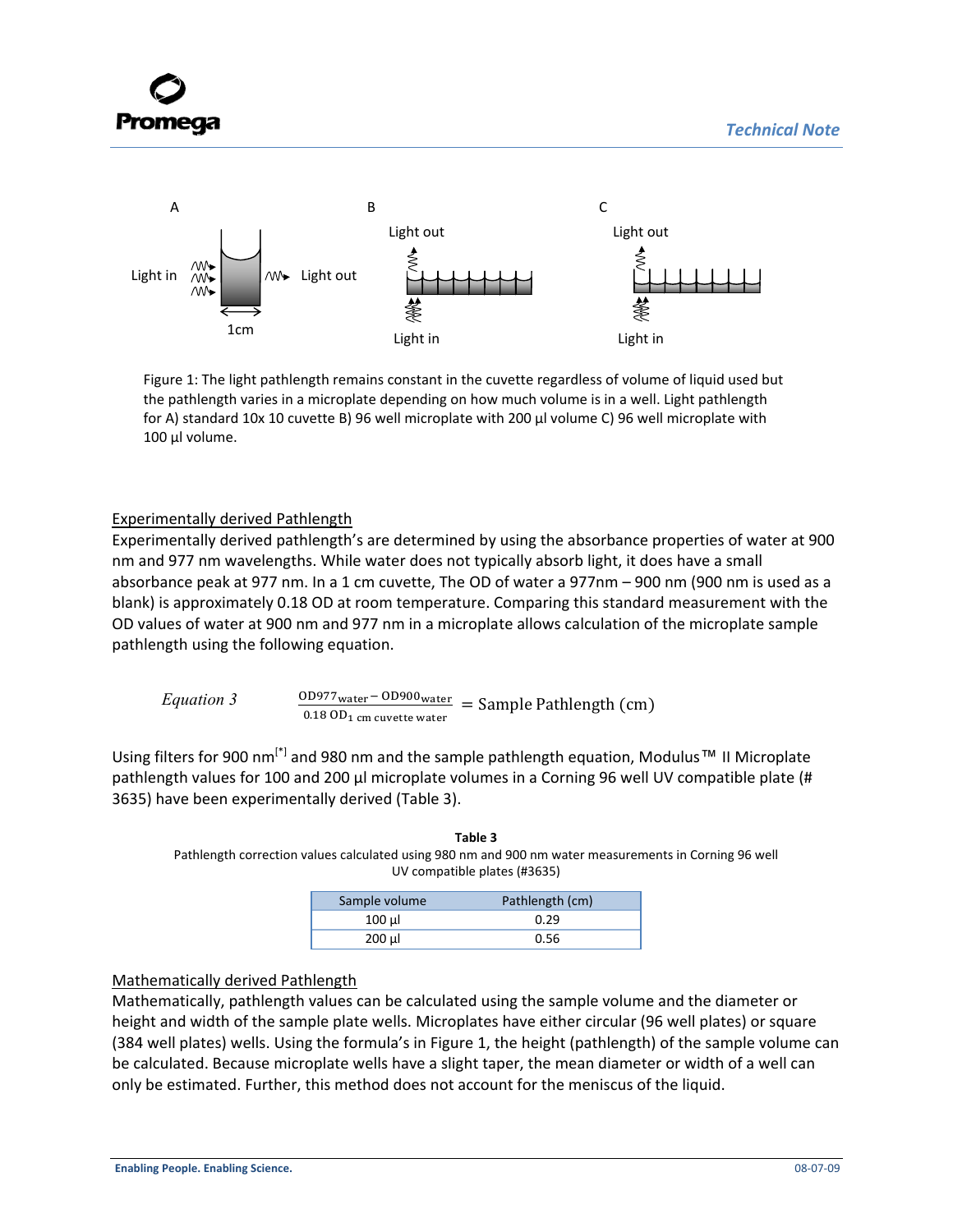



- A. Calculation of pathlength (h) in plates with cylindrical wells. Where  $V =$  sample volume and  $d =$  mean diameter of the well
- B. Calculation of pathlength (h) in plates with square wells. Where  $V =$  sample volume,  $a =$  mean width of the well and b = mean depth of the well.

Pathlength values for sample volumes ranging from 25 to 250 μl, depending on plate type, have been calculated for common microplates (Table 4). Because pathlength values are proportional to the volume of liquid used, a linear regression has been calculated and can be used to determine the pathlength of any volume between 50 and 250  $\mu$  where x = volume used and y = pathlength. Once the pathlength correction is determined, DNA concentration in a microplate is calculated using equation 1 above (Note: recommended sample volumes for 96 well plates are 100 μl to 250 μl).

| Pathlength values and linear regression equation for different 96 well microplate well volumes. |                       |          |            |             |             |             |                          |
|-------------------------------------------------------------------------------------------------|-----------------------|----------|------------|-------------|-------------|-------------|--------------------------|
|                                                                                                 | Pathlength (cm)       |          |            |             |             |             |                          |
| UV compatible plates                                                                            | Part<br><b>Number</b> | $25 \mu$ | $50$ $\mu$ | $100$ $\mu$ | $200$ $\mu$ | $250$ $\mu$ | <b>Linear Regression</b> |
| BD Falcon 96 well UV plate                                                                      | 353261                | n/a      | n/a        | 0.28        | 0.56        | 0.70        | y=0.0028x-3E-16          |
| BD Falcon 384 well UV plate                                                                     | 353262                | 0.19     | 0.39       | 0.77        | n/a         | n/a         | y=0.0077x-4E-16          |
| Corning 96 well UV plate                                                                        | 3635                  | n/a      | n/a        | 0.29        | 0.58        | 0.73        | $v=0.0029x+3E-16$        |
| Corning 384 well UV plate                                                                       | 3675                  | 0.25     | 0.50       | 1.01        | n/a         | n/a         | $v = .0101x + 4E - 16$   |
| Corning 96 well half volume UV plate                                                            | 3679                  | 0.14     | 0.28       | 0.56        | n/a         | n/a         | $v = 0.0056x$            |
| Greiner 96 well UV Star (also Thermo<br>Scientific/Nunc)                                        | 655801                | n/a      | n/a        | 0.28        | 0.56        | 0.69        | $v = 0.0028x$            |
| Greiner 384 well UV Star (also Thermo<br>Scientific/Nunc)                                       | 781801                | 0.20     | 0.41       | 0.82        | n/a         | n/a         | $v = 0.0082x$            |
| Greiner 96 well half volume UV star (also<br>Thermo Scientific/Nunc)                            | 675801                | 0.14     | 0.29       | 0.58        | n/a         | n/a         | $v = 0.0058x$            |

**Table 4**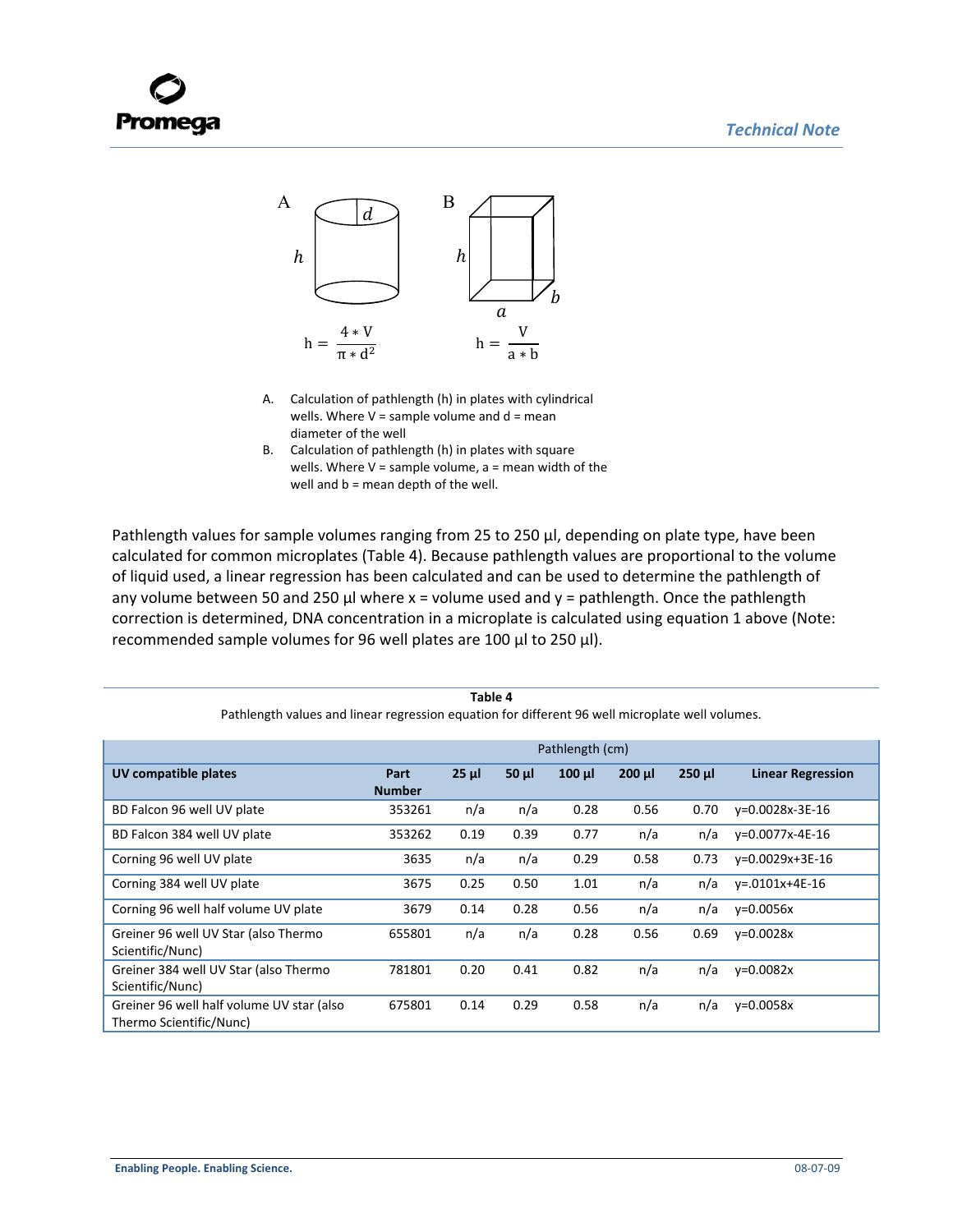

Comparing pathlengths for Corning 96 well UV plates (#3635) derived from the two methods shows that while the values for 200 μl pathlength are slightly different, the overall results are similar regardless of which method is used (Table 5).

| Table 5                                                                                             |  |
|-----------------------------------------------------------------------------------------------------|--|
| Experimentally vs mathematically derived pathlength values in Corning 96 well UV compatible plates. |  |
|                                                                                                     |  |

| Sample volume | <b>Experimentally derived</b><br>Pathlength (cm) | <b>Concentration of dsDNA</b><br>with OD of 0.9 | <b>Mathematically derived</b><br>Pathlength (cm) | Concentration of dsDNA<br>with OD of 0.9 |
|---------------|--------------------------------------------------|-------------------------------------------------|--------------------------------------------------|------------------------------------------|
| 100 µl        | 0.29                                             | $155 \mu g/ml$                                  | 0.29                                             | $155 \mu g/ml$                           |
| 200 µl        | 0.56                                             | $80 \mu g/ml$                                   | 0.58                                             | $78 \mu g/ml$                            |

One caveat of using absorbance based measurements of nucleic acid samples is that proteins and reagents commonly used in the preparation of nucleic acids also absorb light at 260 nm and can lead to falsely elevated concentration results. Most reagents that can contaminate a sample also absorb light at 280 nm which provides a method of calculating DNA or RNA purity using the ratio of measurements at OD260/OD280. Generally an OD260/OD280 ratio ≥1.8 indicates "pure" DNA and an OD ratio of ~2.0 indicates "pure" RNA. A ratio below 1.8 indicates DNA or RNA that is contaminated by protein, phenol, or other aromatic compounds. The OD260/OD280 ratio does not necessarily indicate the absence of other nucleotides or single stranded nucleic acids. For protein concentration, the converse is true, if the sample is contaminated with nucleic acids, the OD260 value will be elevated so that a ratio of OD260/OD280 of <1.0 indicates "pure" protein where as a higher value indicates nucleic acid contamination.

# **PROTOCOL FOR QUANTITATING NUCLEIC ACID USING THE GLOMAX MULTI+ MICROPLATE**

- 1. Measure the DNA or RNA sample at both 260nm and 280nm wavelengths using the dual wavelength measurement feature on the GloMax Multi+ Microplate.
- 2. Calculate Nucleic Acid Concentration
	- a. Divide the  $OD<sub>260</sub>$  reading by the Table 3 pathlength value corresponding to the volume in the wells
		- i. If a measurement volume not listed in Table 3 is used, calculate the pathlength correction using the linear regression equation shown in Table 3.
	- b. Multiply this number by the DNA or RNA constant from Table 1
	- c. Multiply by the sample dilution factor
- 3. Estimate nucleic acid purity
	- a. Subtract the blank value (well containing buffer) from the sample OD's
	- b. Divide the  $OD<sub>260</sub>/OD<sub>280</sub>$
	- c. If the ratio of DNA  $OD_{260}/OD_{280}$  is between 1.8 and 2.0, the DNA purity (free from protein contaminants) is ~90% or better. If the ratio of RNA OD<sub>260</sub>/OD<sub>280</sub> is ~2.0, the RNA purity is ~90% or better.